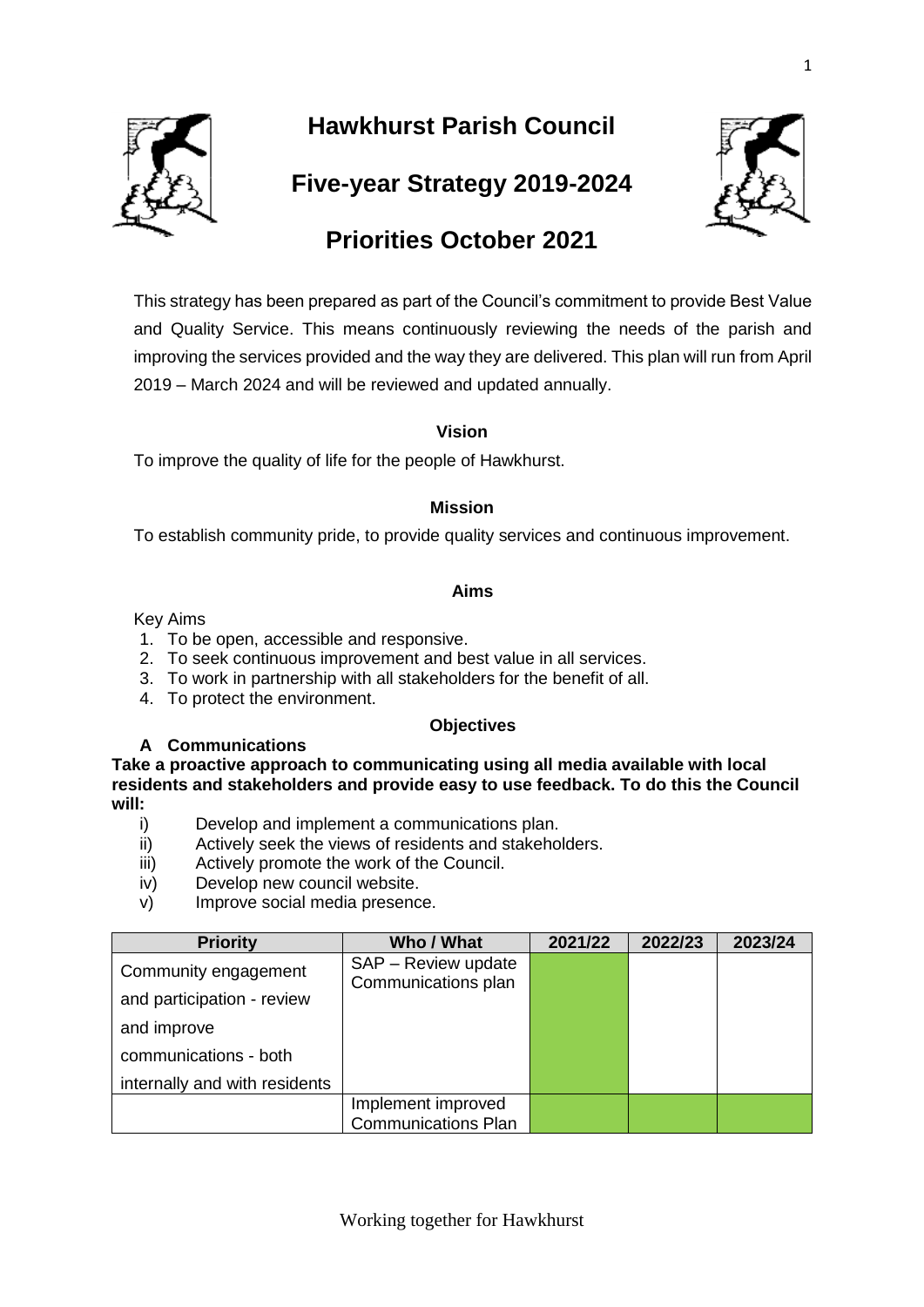#### **B. Leisure, Sports & Recreation.**

# **Working with stakeholders the Council will respond to the growing demand for quality leisure, sports and recreational facilities. The Council will:**

- i.) Review the leisure and recreation provision to establish what current facilities the public use and what improvements they would wish to see.
- ii.) Annually review and maintain the play equipment. Replace and upgrade damaged and worn out equipment.
- iii.) Seek to enhance cycle ways and footpaths.
- iv.) Seek to upgrade the tennis courts to a Multi-Use Games Area.
- v.) Manage the allotments to meet local need.

| <b>Priority</b>                        | Who / What                           | 2021/22 | 2022/23 | 2023/24 |
|----------------------------------------|--------------------------------------|---------|---------|---------|
| Improve our facilities to a good       | FAS – surveys,<br>update / repair as |         |         |         |
| standard                               | required                             |         |         |         |
| (Copt<br>Hall,<br>KGV<br><b>Sports</b> |                                      |         |         |         |
| Pavilion, Cemetery, Allotments,        |                                      |         |         |         |
| King George V Playing Field,           |                                      |         |         |         |
| MUGA,<br>War<br>Memorial,              |                                      |         |         |         |
| Playing<br>Field,<br>Heartenoak        |                                      |         |         |         |
| Fowlers Wood, Street lights,           |                                      |         |         |         |
| Bus Shelters, Parish Office and        |                                      |         |         |         |
| Playgrounds at KGV<br>and              |                                      |         |         |         |
| Heartenoak)                            |                                      |         |         |         |
| Maintain our facilities to a good      | $FAS - need$<br>planned              |         |         |         |
| standard, by developing<br>а           | maintenance                          |         |         |         |
| planned<br>maintenance                 | programme and<br>budget to maintain  |         |         |         |
| programme                              | moving forward                       |         |         |         |
| (Copt Hall, KGV Sports                 |                                      |         |         |         |
| Pavilion, Cemetery,                    |                                      |         |         |         |
| Allotments, King George V              |                                      |         |         |         |
| Playing Field, MUGA, War               |                                      |         |         |         |
| Memorial, Heartenoak Playing           |                                      |         |         |         |
| Field, Fowlers Wood, Street            |                                      |         |         |         |
| lights, Bus Shelters, Parish           |                                      |         |         |         |
| Office and Playgrounds at              |                                      |         |         |         |
| KGV and Heartenoak)                    |                                      |         |         |         |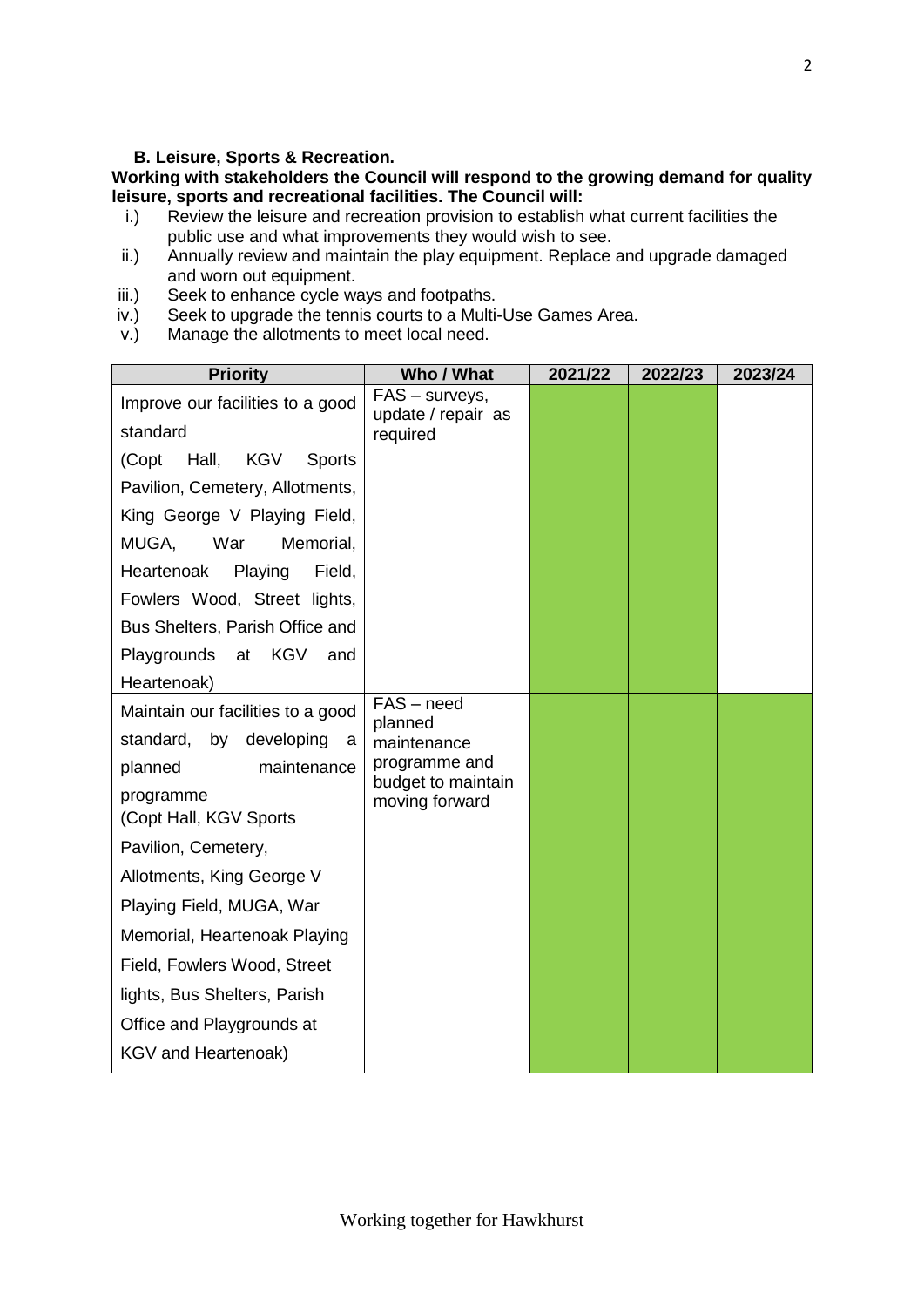## **C. Community Facilities.**

# **Modern communities require modern facilities. Working with stakeholders the Council will:**

- i) Review the current suitability of the existing halls and the requirements for future users.
- ii) Build a new community hall at King George V Playing Field.<br>iii) Work closely with the Hawkhurst Community Trust 2018 to c
- Work closely with the Hawkhurst Community Trust 2018 to develop a business plan to operate the new community centre and achieve the object of the Trust.
- iv) Manage the Cemetery to meet local need.
- v) Seek to improve community facilities such as Medical Centre, Library, ICT infrastructure and utility services.
- vi) Seek to increase public car parking in Highgate area.

| <b>Priority</b>                     | <b>Who</b>                               | 2021/22 | 2022/23 | 2023/24 |
|-------------------------------------|------------------------------------------|---------|---------|---------|
| Review and upgrade                  | FAS review with                          |         |         |         |
|                                     | residents and bring                      |         |         |         |
| Heartenoak Playground               | forward project                          |         |         |         |
|                                     | SAP deliver-                             |         |         |         |
|                                     | project using                            |         |         |         |
|                                     | £36,133,44                               |         |         |         |
|                                     | Section 106                              |         |         |         |
|                                     | funding                                  |         |         |         |
| Obtain Planning permission          | Council submit                           |         |         |         |
|                                     | planning                                 |         |         |         |
|                                     | application                              |         |         |         |
| Deliver the football pitch          | CSCC - focus on                          |         |         |         |
|                                     | football, work with                      |         |         |         |
| improvements at KGV                 | local clubs, funding                     |         |         |         |
| Deliver the playground KGV          | <b>CSCC</b> focus on                     |         |         |         |
|                                     | delivery of football<br>and playground - |         |         |         |
|                                     | design and build                         |         |         |         |
|                                     | tender process                           |         |         |         |
|                                     | Focus on building                        |         |         |         |
| <b>Deliver Community and Sports</b> | CSC, need budget                         |         |         |         |
| Centre at KGV                       | for Technical                            |         |         |         |
|                                     | Design stage in                          |         |         |         |
|                                     | 2022/23 to                               |         |         |         |
|                                     | progress as                              |         |         |         |
|                                     | planned                                  |         |         |         |
| Deliver the initial Cemetery        | SAP deliver initial                      |         |         |         |
| Restoration Project and plan        | improvements                             |         |         |         |
|                                     |                                          |         |         |         |
| for the future                      |                                          |         |         |         |
|                                     | <b>Review further</b>                    |         |         |         |
|                                     | improvements,<br>extension etc           |         |         |         |
|                                     |                                          |         |         |         |